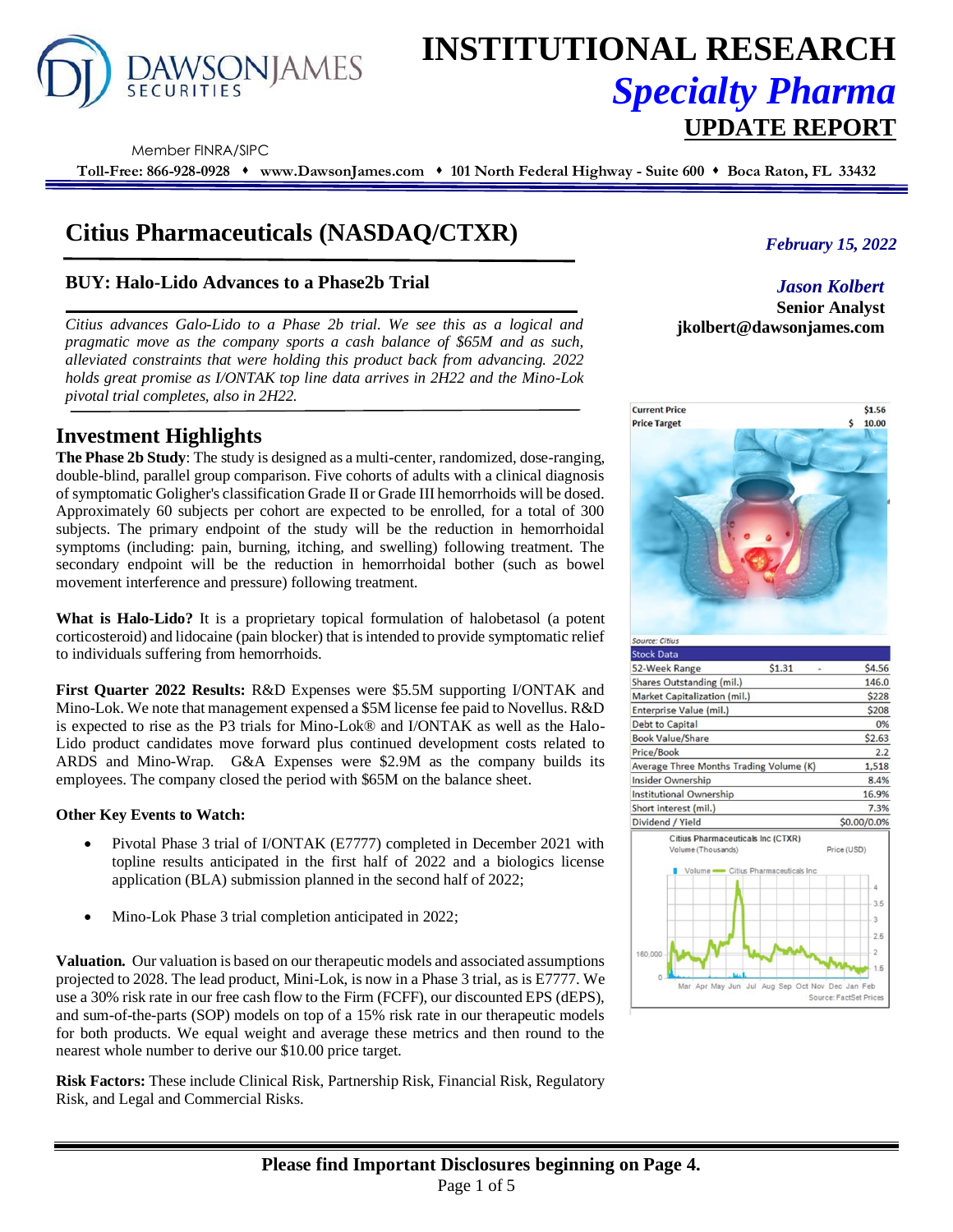

#### **Exhibit 1. Income Statement**

| Citius Pharmaceuticals: Income Statement (\$000)           |                          |                          |          |                          |           |           |         |         |         |         |         |         |
|------------------------------------------------------------|--------------------------|--------------------------|----------|--------------------------|-----------|-----------|---------|---------|---------|---------|---------|---------|
| YE Sept.                                                   | 2017A                    | 2018A                    | 2019A    | 2020A                    | 2021A     | 2022E     | 2023E   | 2024E   | 2025E   | 2026E   | 2027E   | 2028E   |
| Mino-Lok, U.S. ST & LT CVC Revenues                        |                          |                          |          |                          |           |           | 103,162 | 210,471 | 322,052 | 438,034 | 558,548 | 569,775 |
|                                                            |                          |                          |          |                          |           |           |         |         |         |         |         |         |
| <b>CTCL Revenues</b>                                       |                          |                          |          | $\overline{\phantom{a}}$ |           |           | 31,345  | 79,937  | 114,162 | 133,093 | 135,768 | 138,497 |
|                                                            |                          |                          |          |                          |           |           |         |         |         |         |         |         |
|                                                            |                          |                          |          |                          |           |           |         |         |         |         |         |         |
|                                                            |                          |                          | A.       | A.                       | ÷.        | A.        | 134,507 | 290,409 | 436,214 | 571,127 | 694,317 | 708,272 |
| Expenses                                                   |                          |                          |          |                          |           |           |         |         |         |         |         |         |
| Cost of goods sold                                         |                          |                          |          | $\overline{\phantom{a}}$ |           |           | 20,176  | 43,561  | 65,432  | 85,669  | 104,147 | 106,241 |
| <b>COGS % of Revenue</b>                                   |                          |                          |          |                          |           | #DIV/0!   | 15%     | 15%     | 15%     | 15%     | 15%     | 15%     |
| Research and development                                   | 5,873                    | 6,563                    | 8,596    | 8,813                    | 12,241    | 13,000    | 14,000  | 14,280  | 14,566  | 14,857  | 15,154  | 15,457  |
| <b>R&amp;D % of Revenue</b>                                |                          |                          |          |                          |           |           |         |         |         |         |         |         |
| G&A                                                        | 12,126                   | 6.447                    | 6,285    | 8,095                    | 9,836     | 15,000    | 15,300  | 18,000  | 20,000  | 20,400  | 20,808  | 21,224  |
| <b>SG&amp;A% of Revenue</b>                                |                          |                          |          |                          |           |           |         |         |         |         |         |         |
| Stock based comp. G & A                                    | 1,973                    | 780                      | 715      | 803                      | 1,455     |           |         |         |         |         |         |         |
| <b>Total expenses</b>                                      | 19,972                   | 13,789                   | 15,596   | 17,462                   | 23.532    | 34,323    | 49,476  | 75,841  | 99,998  | 120,926 | 140,110 | 142,922 |
| Oper. Inc. (Loss)                                          | (19, 972)                | (13,789)                 | (15,596) | (17, 462)                | (23, 532) | (34, 323) | 85,031  | 214,567 | 336,216 | 450,201 | 554,207 | 565,350 |
| Interest Income                                            | 47                       | 818                      | 53       | 68                       | 262       |           |         |         |         |         |         |         |
| Gain (loss) on revaluation of derivative warrant liability |                          | 450                      |          | 110                      | 216       |           |         |         |         |         |         |         |
| Interest Expense                                           |                          | (16)                     | (16)     | (16)                     |           |           |         |         |         |         |         |         |
| Pre-tax income                                             | (20, 769)                | 1,253                    | (15,560) | (17, 299)                | (23,055)  | (34, 323) | 85,031  | 214,567 | 336,216 | 450,201 | 554,207 | 565,350 |
| Income Tax Benefit (Provision-Warrant)                     | $\overline{\phantom{a}}$ | $\overline{\phantom{a}}$ |          | $\overline{\phantom{a}}$ | 1,451     | (2,506)   | 12,755  | 42,913  | 84,054  | 135,060 | 193,972 | 214,833 |
| <b>Tax Rate</b>                                            | 0%                       | 0%                       | 0%       | 0%                       | 5%        | 10%       | 15%     | 20%     | 25%     | 30%     | 35%     | 38%     |
| <b>GAAP Net Income (loss)</b>                              | (4,952)                  | (12, 537)                | (15,560) | (17, 299)                | (24, 505) | (31, 783) | 72,276  | 171,654 | 252,162 | 315,141 | 360,235 | 350,517 |
| <b>GAAP-EPS</b>                                            | (3.55)                   | (1.22)                   | (0.53)   | (0.46)                   | (0.25)    | (0.19)    | 0.41    | 0.96    | 1.36    | 1.65    | 1.83    | 1.73    |
| Non GAAP EPS (dil)                                         | (3.55)                   | (1.22)                   | (0.61)   | (0.46)                   | (0.23)    | (0.19)    | 0.41    | 0.96    | 1.36    | 1.65    | 1.83    | 1.73    |
| Wgtd Avg Shrs (Bas) - '000s                                | 5,842                    | 10,731                   | 20,162   | 39,165                   | 108,599   | 146,231   | 146,817 | 147,405 | 147,996 | 148,588 | 149,184 | 149,781 |
| Watd Ava Shrs (Dil) - '000s                                | 5.842                    | 10,731                   | 35,000   | 39,165                   | 129,901   | 169,166   | 174,292 | 179,574 | 185,015 | 190,621 | 196,397 | 202,348 |

*Source: Dawson James estimates, company reports*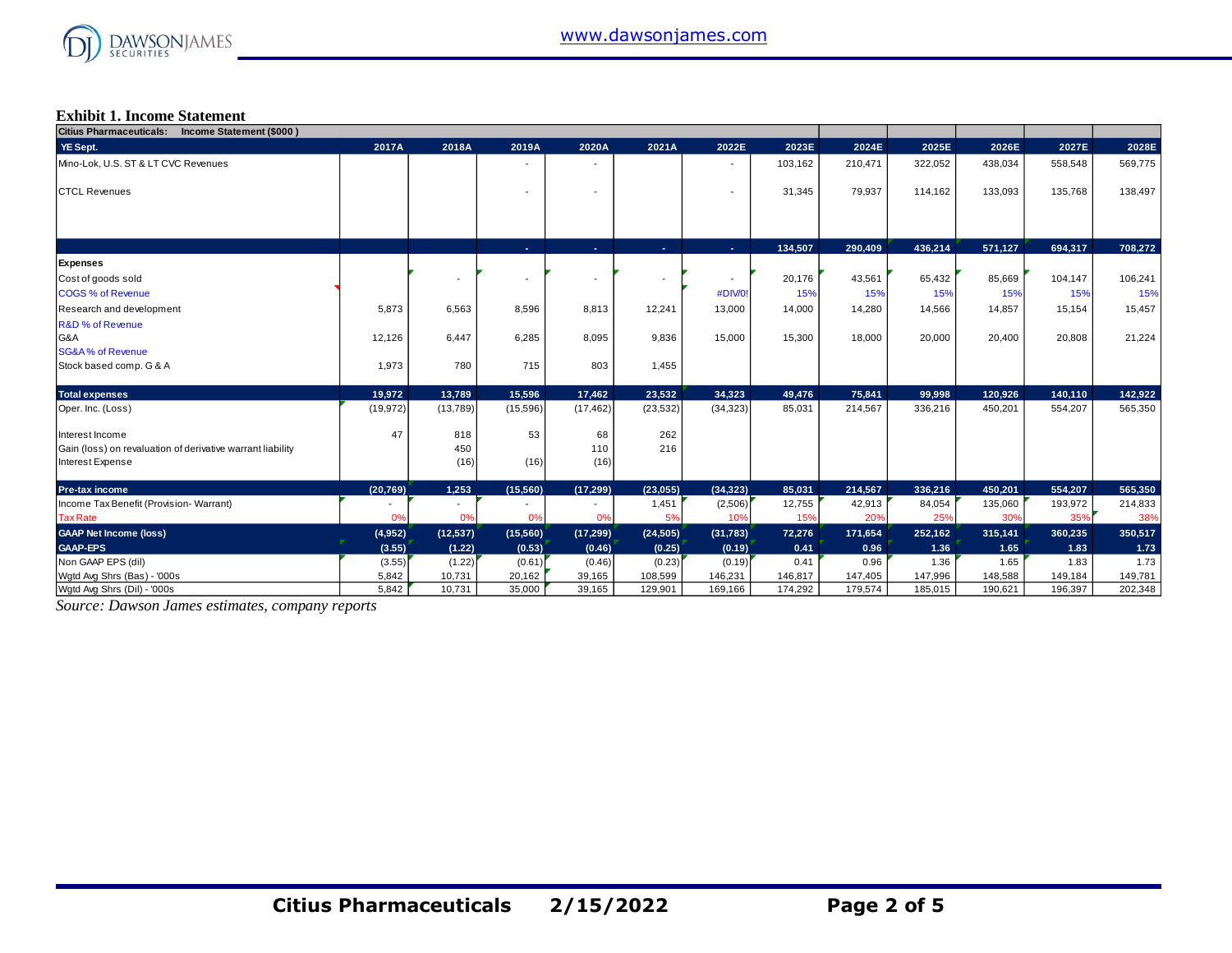

#### **Risk Analysis**

In addition to the typical risks associated with development stage specialty pharmaceutical companies, potential risks specific to Citius Pharmaceuticals, Inc. are as follows:

**Partnership risk**. Citius Pharmaceuticals, Inc. is in discussions with possible partners today, but there can be no assurances that the company will be able to secure a favorable partnership.

**Commercial risk.** There are no assurances that the company will be able to achieve significant market share and become profitable.

**Clinical and regulatory risk.** Lead products have to complete clinical trials. Trials may not produce results sufficient for regulatory approval.

**Financial risk.** The company may need to raise capital in the marketplace, and there can be no assurances that the company will be able to successfully raise capital and or do so at favorable terms.

**Liquidity Risk.** The stock is thinly traded. We note that management owns a significant percentage of the company.

**Legal and intellectual property risk.** The company may have to defend its patents and technical know-how, and there can be no assurances that the patents will not be infringed or will be held as valid if challenged, and or that the company may infringe on third parties' patents.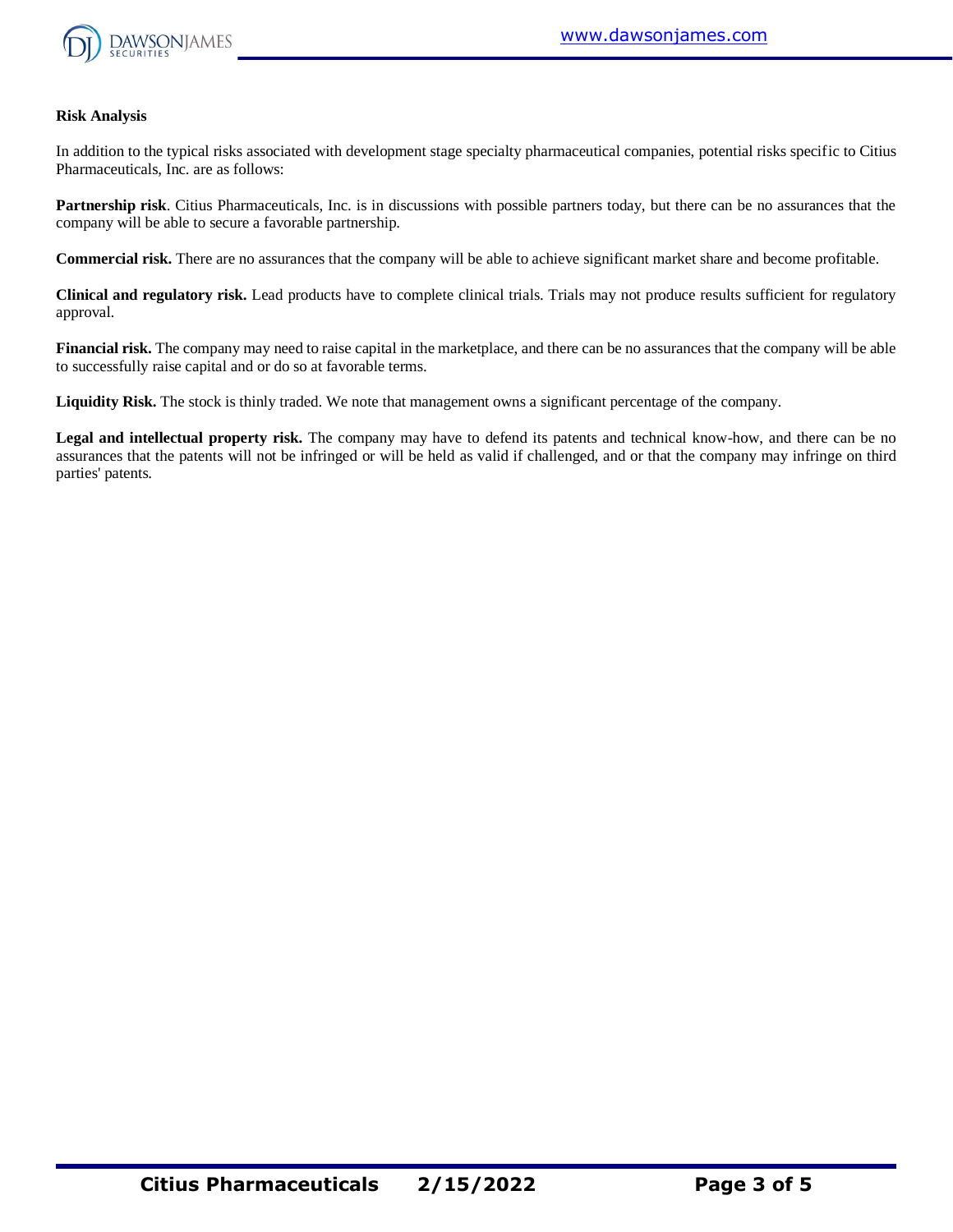

#### Companies mentioned in this report

#### **Important Disclosures:**

## **Price Chart: Citius Pharmaceuticals Inc (CTXR)** Volume (Thousands) Price (USD) Volume -Citius Pharmaceuticals Inc. 160.000

| Price target and rating changes over the past three years:      |
|-----------------------------------------------------------------|
| Initiation – Buy – $12/15/2017$ – Price Target \$10.00          |
| Update $-$ Buy $-7/6/2018$ – Price Target \$10.00               |
| Transfer $-$ Buy $-$ 9/6/2019 – Price Target \$7.00             |
| Update $-$ Buy $-$ 10/7/2019 – Price Target \$7.00              |
| Update $-$ Buy $-$ 12/19/2019 – Price Target \$7.00             |
| Update $-$ Buy $-$ 2/4/2020 $-$ Price Target \$7.00             |
| Update $-$ Buy $- 2/25/2020$ – Price Target \$7.00              |
| Update $-$ Buy $- 5/26/2020 -$ Price Target \$7.00              |
| Update $-$ Buy $-$ 9/28/2020 $-$ Price Target \$7.00            |
| Update $-$ Buy $-$ 9/29/2020 $-$ Price Target \$7.00            |
| Update $-$ Buy $-$ 11/30/2020 – Price Target \$7.00             |
| Update $-$ Buy $-$ 1/26/2021 – Price Target \$6.00              |
| Price Target Change - Buy $-2/18/2021$ - Price Target \$8.00    |
| Update $-$ Buy $-$ 3/10/2021 $-$ Price Target \$8.00            |
| Update $-Buy - 5/21/2021$ – Price Target \$8.00                 |
| Update $-$ Buy $-$ 6/9/2021 – Price Target \$8.00               |
| Update $-$ Buy $-7/1/2021$ – Price Target \$8.00                |
| Price Target Change $-$ Buy $-$ 9/9/2021 – Price Target \$10.00 |
| Update $-$ Buy $-$ 12/6/2021 – Price Target \$10.00             |
| Update $-$ Buy $- 2/11/2022$ – Price Target \$10.00             |
| Update $-$ Buy $- 2/15/2022$ – Price Target \$10.00             |

4/19 7/1910/191/20 4/20 7/2010/201/21 4/21 7/21 10/211/22

Dawson James Securities, Inc. (the "Firm") is a member of the Financial Industry Regulatory Authority ("FINRA") and the Securities Investor Protection Corporation ("SIPC").

 $4.5$  $\overline{A}$  $3.5$ 3  $2.5$  $\mathcal{P}$  $1.5$ 

 $\mathbf{1}$  $0.5$ 

Source: FactSet Prices

The Firm does not make a market in the securities of the subject company(s). The Firm has NOT engaged in investment banking relationships with the subject company in the prior twelve months, as a manager or co-manager of a public offering and has NOT received compensation resulting from those relationships. The Firm may seek compensation for investment banking services in the future from the subject company(s). The Firm has not received other compensation from the subject company(s) in the last 12 months for services unrelated to managing or co-managing of a public offering.

Neither the research analyst(s) whose name appears on this report nor any member of his (their) household is an officer, director or advisory board member of these companies. The Firm and/or its directors and employees may own securities of the company(s) in this report and may increase or decrease holdings in the future. As of January 27, 2022, the Firm as a whole did not beneficially own 1% or more of any class of common equity securities of the subject company(s) of this report. The Firm, its officers, directors, analysts or employees may affect transactions in and have long or short positions in the securities (or options or warrants related to those securities) of the company(s) subject to this report. The Firm may affect transactions as principal or agent in those securities.

Analysts receive no direct compensation in connection with the Firm's investment banking business. All Firm employees, including the analyst(s) responsible for preparing this report, may be eligible to receive non-product or service-specific monetary bonus compensation